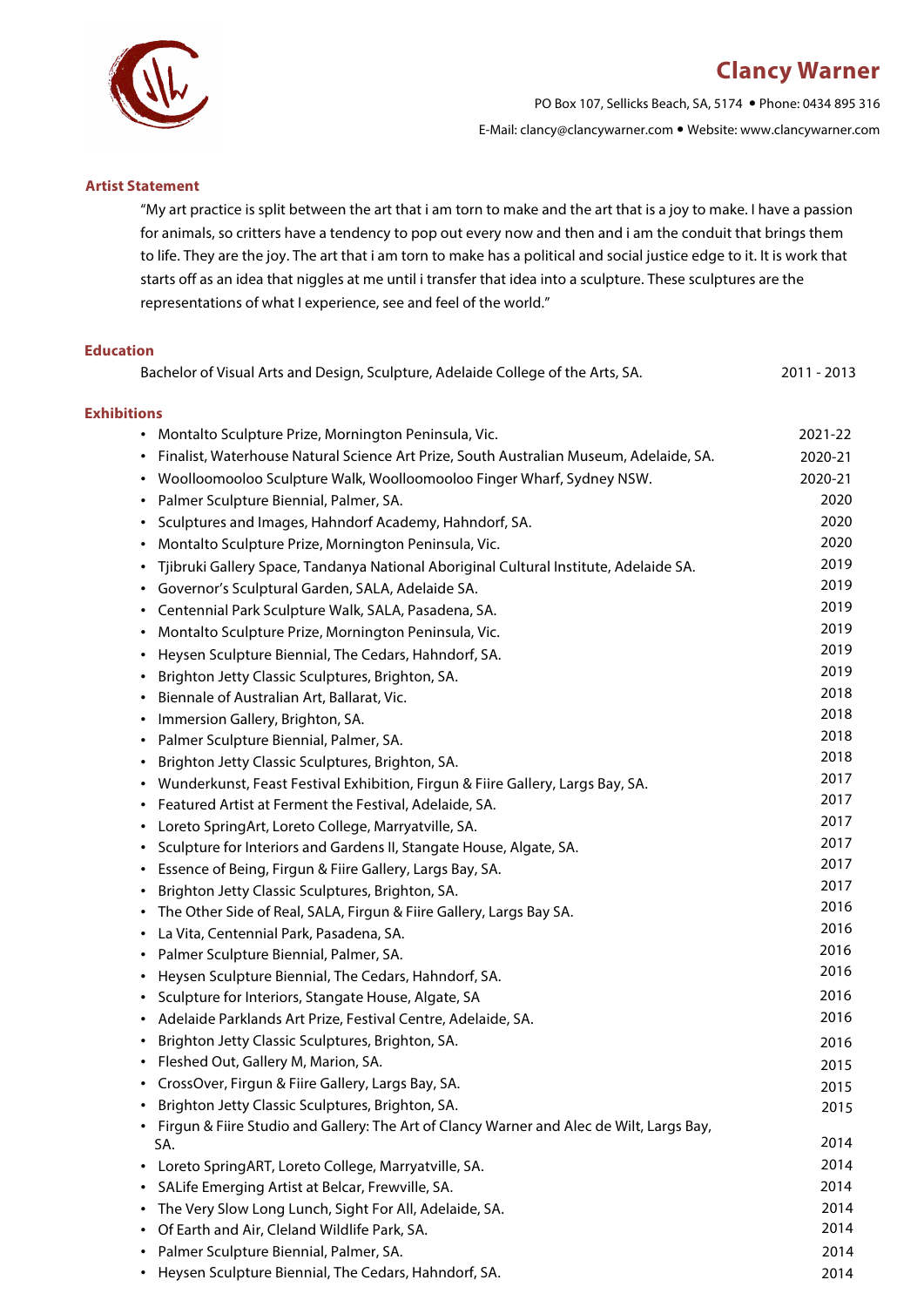# **Clancy Warner**



PO Box 107, Sellicks Beach, SA, 5174 Phone: 0434 895 316

E-Mail: clancy@clancywarner.com Website: www.clancywarner.com

| • Adelaide Parklands Art Prize, Festival Centre, Adelaide, SA. | 2014 |
|----------------------------------------------------------------|------|
| • Helpmann Graduation Exhibition, Drill Hall, Adelaide, SA.    | 2014 |
| • Brighton Jetty Classic Sculptures, Brighton, SA.             | 2014 |
| • Sight for All, North Adelaide, SA.                           | 2013 |
| • The View from The Edge, Light Square Gallery, Adelaide, SA.  | 2013 |
| • Port/able, Gallery Yampu, Port Adelaide, SA.                 | 2013 |
| • 3rd Year Visual Artist, Hill Smith Gallery, Adelaide, SA.    | 2013 |
| • Mulberry Farm Sculpture Walk, Yankalilla, SA.                | 2013 |
| • Brighton Jetty Classic Sculptures, Brighton, SA.             | 2013 |
| • Prelude, Gallery M, Marion, SA.                              | 2012 |

#### **Awards**

| • Finalist, Waterhouse Natural Science Art Prize, South Australian Museum, Adelaide, SA       | 2020 |
|-----------------------------------------------------------------------------------------------|------|
| • People's Choice Award, Montalto Sculpture Prize, Mornington Penn. Vic.                      | 2019 |
| • Finalist, Don Dunston Award, SALA, Adelaide, SA.                                            | 2018 |
| • People's Choice Award, Sculpture for Interiors and Gardens II, Stangate House, Algate, SA   | 2017 |
| · Finalist, Don Dunston Award, SALA, Adelaide, SA.                                            | 2016 |
| • Palmer Sculpture Biennial Artist Prize, SA.                                                 | 2016 |
| • Bank SA's Adelaide Fringe Award, Best Visual Art and Design, for Palmer Sculpture Biennial. | 2016 |
| · Finalist, Adelaide Parklands Art Prize, Festival Centre, Adelaide, SA.                      | 2016 |
| • Environmental Awareness Award, Brighton Jetty Classic Sculptures Exhibition, SA.            | 2016 |
| • People Choice Award, Brighton Jetty Classic Sculptures Exhibition, SA.                      | 2015 |
| • Emerging Artist Award, Brighton Jetty Classic Sculptures Exhibition, SA.                    | 2015 |
| • Raffen Award, Helpmann Graduation Exhibition, Adelaide, SA.                                 | 2014 |
| • Backer's Prize, Helpmann Graduation Exhibition, Adelaide, SA.                               | 2014 |
| • Finalist, Adelaide Parklands Art Prize, Festival Centre, Adelaide, SA.                      | 2014 |
| • SALife Emerging Artist Award, Frewville, SA.                                                | 2014 |
| • TAFE SA's Academic Excellence Award, BA Sculpture, Adelaide SA.                             | 2013 |
|                                                                                               |      |

#### **Public Art**

| • Papa Tjukurpa: Dingo Story, (a collaboration w/ Elizabeth Close), Old Gum Tree, Glenelg,<br>SA. | 2021    |
|---------------------------------------------------------------------------------------------------|---------|
| • Between The Silence and the Heartbeat II, (bronze and wood edition of 15),                      | 2020-21 |
| Sculptures Down the Lachlan Trail, Forbes, NSW.                                                   |         |
| • Place of Courage, Seaford, Onkaparinga Council, SA.                                             | 2021    |
| • Thunderbird, Whyalla Art Centre, Whyalla, SA.                                                   | 2020    |
| • Wayfinding: A Fish out of Water, Onkaparinga Council, SA.                                       | 2018    |
| • In The Groove, Goodwood Rd., Goodwood, Unley Council, SA.                                       | 2017    |
| · Flight installation, Renewal SA, Pocket Park One, Newport Quays, SA.                            | 2015    |
|                                                                                                   |         |
| <b>Notable Commissions</b>                                                                        |         |

| • Southern Cross Care 50 <sup>th</sup> Anniversary sculpture, Carmilite Myrtle Bank, SA | 2017-18 |
|-----------------------------------------------------------------------------------------|---------|
| • SA Power Networks Emerging Artist Commission                                          | 2017    |
| • Adelaide Miethke Kindergarten, SA.                                                    | 2016    |
| • Eltham College, Research, Vic.                                                        | 2013    |